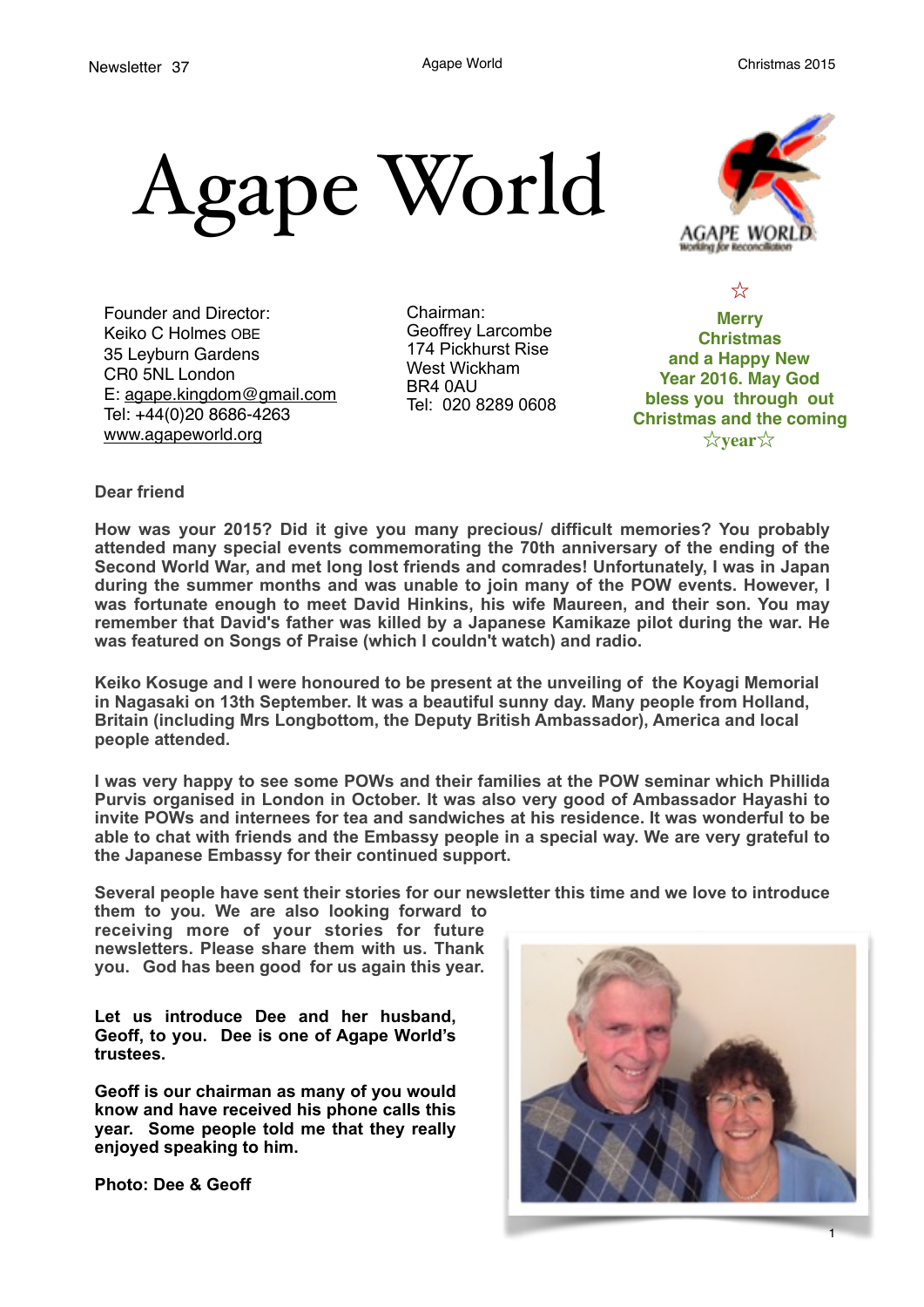#### **My Encounters With Japan Dee Larcombe**

**I was born in June, 1941, 6 months before the Japanese army attacked Hong Kong. My Russian mother & I were interned as civilians in Stanley Jail until the war ended. My father, a British Sergeant in the Royal Army Medical Corps, was taken to Japan to work as a prisoner. After the war, my mother & I were flown to Manila to embark on a ship taking former FEPOWS back to the UK. We met my father on board! There followed a couple of years living in Singapore, where my father was stationed. My mother's mental health deteriorated, largely as a consequence of an untreated brain infection she suffered whilst in Stanley.**

**When she was hospitalised in England, I & my sister were placed in the care of Muller's Children's Homes, where I had a Christian upbringing in Minehead, Somerset. At the age of 17. I moved to Bristol to begin my nursing training. In 1964 I married Geoff, who was also brought up in Minehead, & in 1966 we went to India to serve with the Regions Beyond Missionary Union. By then we had an infant son, & our daughter was** 

**born in our mission hospital on the Nepal border.**

**We were in India for 5 years. We were unable to return after home leave because I & my son both had medical problems. Geoff became a Baptist Pastor in Torquay for a few years, before we moved to** 

**London, where Geoff became the Executive Director of the RBMU. I became a Family Planning Nurse in Tooting.** 

**In 1992 we moved to Godmanchester, Cambridgeshire, where Geoff became a Pastor at Godmanchester Baptist Church & I served in a Huntingdon hospital. Geoff & I went on one of Keiko's Pilgrimages of Reconciliation in 2004, & my sister Jean & I went on another Pilgrimage in 2006. We retired from our working lives that year and moved to West Wickham, Kent, in 2010, to live close to our daughter & her family.** 

**I thank God for His faithfulness during a remarkable life.**

## **Agape World & I**  Geoff Larcombe

**Brought up in a Christian family in Minehead, Somerset, I worked in the Civil Service in London after leaving school. From 1960-1964, I received Christian Ministry training at the London Christian Bible College. After marrying Dee in 1964, we served as missionaries in India in the late '60s and early '70s.** 

**I became a Baptist Pastor in 1972, and, until my retirement, served God as a Pastor and Director of a Christian mission. My interest in Japan began as a result of Dee's experiences, and our friendship with Kiku and Tamiko Horinouchi, when Kiku became a member of our Leadership Team at Godmanchester Baptist Church. They told us about Keiko's calling and work, and so we became involved in her ministry of reconciliation. Dee and I joined one of Keiko's pilgrimages in 2004, and now live just a few miles away from her. I thank God for the privilege of knowing her and working with her.** 

#### **Pilgrimage in 2017**

**We are planning another pilgrimage in November 2017. It's the best time of the year for weather and scenery. Our visit will include Nagasaki, Kumano, Tokyo ,etc.. Please register your interest if you would like to join us.** 

#### **Keiko's trip**

**Keiko's been invited to Singapore and Indonesia to do her reconciliation mission over there. She will be away for three months from 7th December.** 

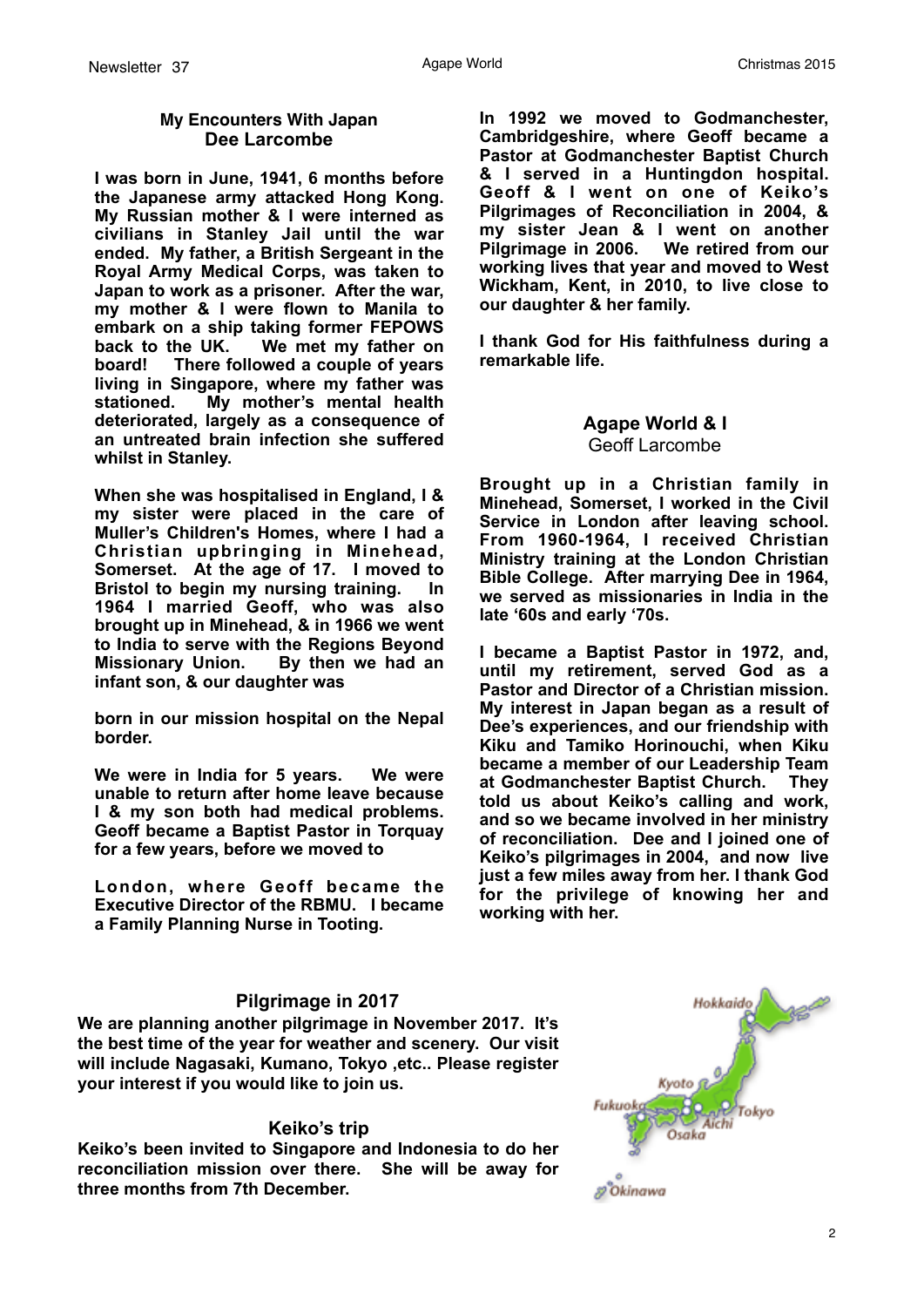# **Father Killed By Kamikaze Pilot**  David Hinkins

**December 25th 1944. 17-05 (Pacific time) 9th May 1945. Two memorable dates! December 25th , my birthday; 9th May, 1945, the day my father was killed during an attack by a Kamikaze pilot on HMS Formidable.** 

**I never knew my father and never really thought about him until I became a teenager. Even then it was really just wondering what it would have been like to have had a father. I joined the Royal Navy in 1962 and left after a medical discharge in 1967. Time and life moved on. Maureen and I married in 1967 and had two sons Mark and Andrew.**

**One day, my mother and I were unexpectedly invited to a reunion of men who had served on HMS Formidable. it was there I heard the full story. Apparently my father was in charge of a P3 anti-aircraft gun. When he realised that the plane was g o i n g t o** 

**s t r i k e c l o s e t o the gun's position, h e s e n t the other crew into s h e l t e r and kept firing the g u n singlehandedly.**



**The plane crashed killing both him and the pilot, Yoshinari Kurose.** 

**I met and talked with the four men whose lives my father had saved and went through a number of emotions from jealousy, "***Why are they alive and not my father?"***, to pride in my father's actions.**

**One man, Taff Evans, told me how he had tried unsuccessfully for years to get my father an award for his bravery. I came away with a different and deeper understanding of**  **my father and wondered if the pilot had left a son, a family as my dad had.** 

**A few years later, Taff pressed me to keep on trying for an award for my father as he felt he had only a short time left . I promised I would continue where he left off.** 

**The years passed until one day at church they started singing** 

*"Father God I wonder How I Managed to Exist Without the Knowledge of Your Parenthood without your loving care and now I am adopted a member of your Family and Father God your'e there beside me forever more"* 

**and then I knew that although I did not have an earthly father, I did have one in Heaven and wondered again if the pilot had left a son.When I retired, I remembered what Taff had asked me to do.** 

**By this time I had no hatred or bitterness** 



**towards the J a p a n e s e partly from the teachings of our Lord J e s u s a n d t h e r e a l i s a t i o n that hatred only affects the hater and can destroy o n l y t h e person who** 

**hates. I am too old for that now. After writing to the Royal Navy and to our own Government with negative results, I wrote to the Japanese Government in Tokyo to see if they could tell me if the pilot had left any family. After the rejection from our own people, I never expected a reply. Then, on 14th October 2014, His Excellency, Keiichi Hayashi, the Japanese Ambassador to London, invited my wife and myself to a long meeting in London. His Excellency was genuinely interested and asked Yasuo** 

3